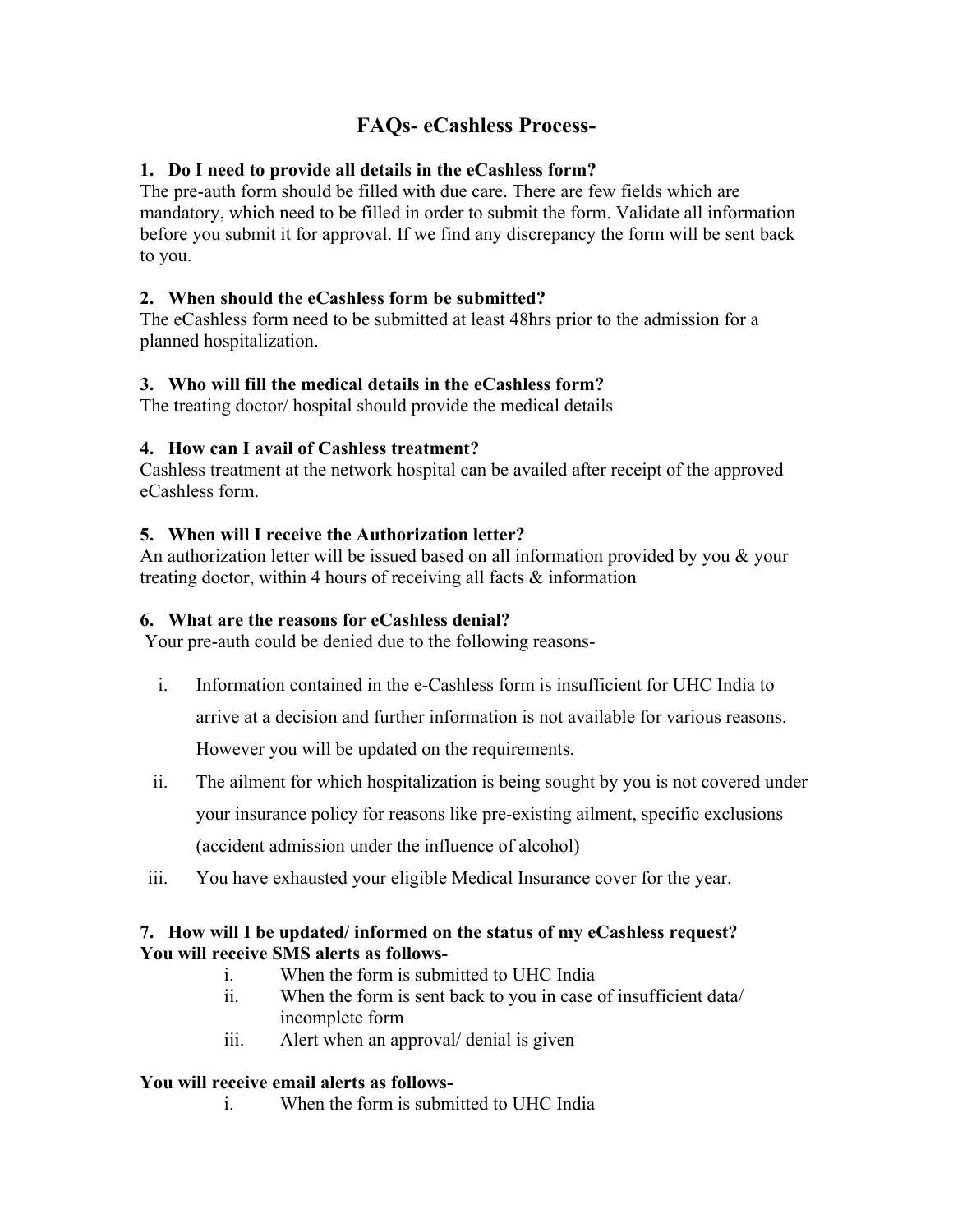- ii. When data / documents are insufficient
- iii. When the form is sent back to you in case of insufficient data/ incomplete form
- iv. When the form is sent back to you in case hospital is unable to furnish data / documents they were supposed to
- v. Add info request on enhancement
- vi. Mail to employee on all data furnished on status of pre-auth
- vii. Alert when an approval/ denial is given

#### **You can also track/ monitor the progress of your e-Cashless request-**

By logging on to your online profile. You would see the following status-

- eCashless requested by employee- *this appears when you submit a eCashless request to UHCI*
- eCashless submitted by provider *this appears when the hospital submits the completed eCashless request*.
- Processing at UHCI- *This appears when UHCI would be reviewing/ verifying your eCashless request*
- Additional information requested by provider- *This appears when the hospital requires some more information from you on the eCashless.*
- Additional information requested by UHCI *This appears when UHCI requires some more information from you on the eCashless.*
- Denied This *appears when your eCashless request has been declined* (Refer to above point 6 for reasons of denial)
- Approved *This appears when your eCashless request has been passed.*

### **8. What expenses are excluded from the Cashless transaction?**

Cashless transaction does not include the following-

- Registration / Admission Fee
- Telephone Charges
- Visitors / Attenders Charges
- Ambulance Charges
- Charges for Diet, which is not part of the administered treatment
- Document Charges
- Toiletries
- Non-medical Expenses